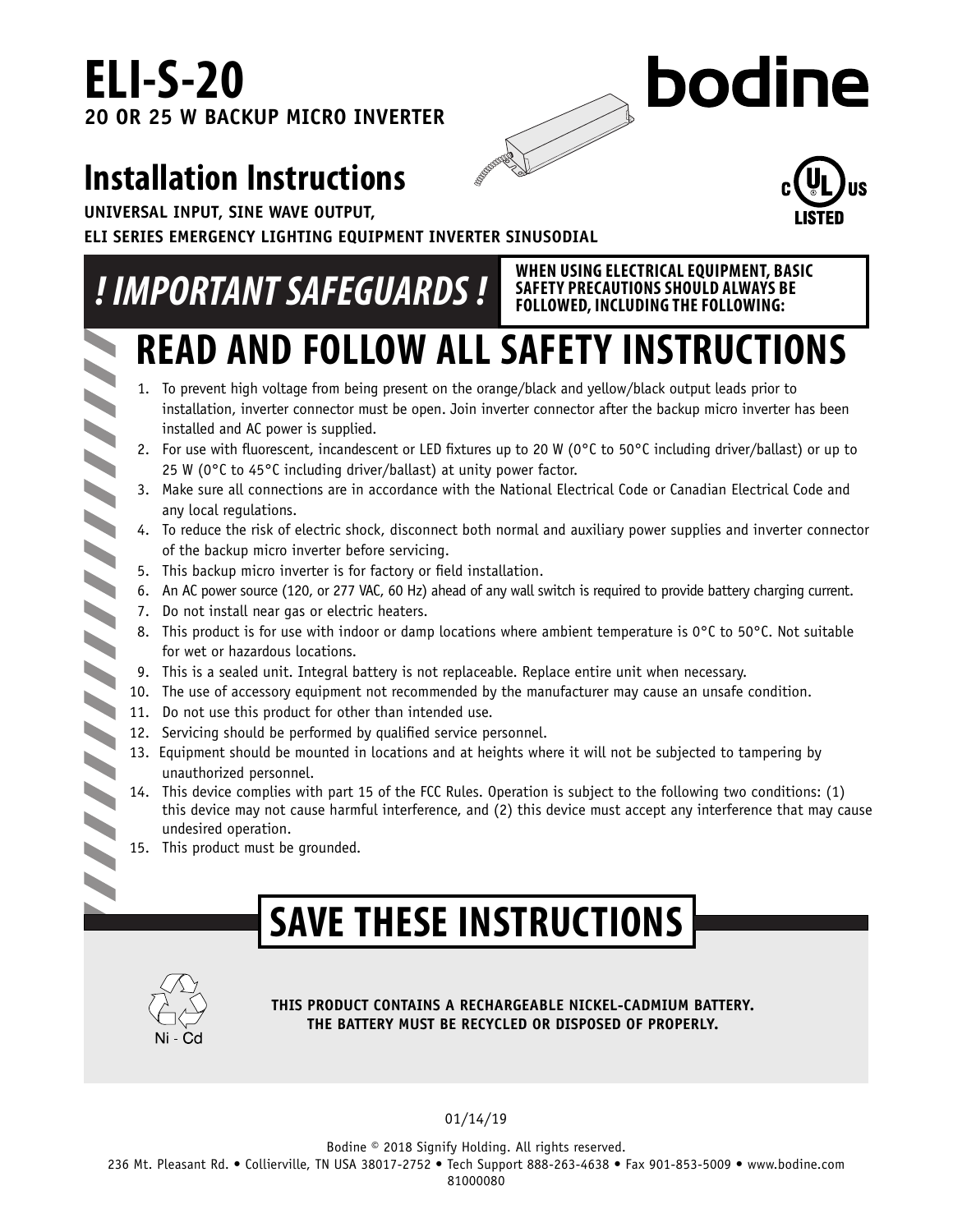# **INSTALLATION**



### **WARNING: TO PREVENT HIGH VOLTAGE FROM BEING PRESENT ON THE ORANGE/BLACK AND YELLOW/BLACK OUTPUT LEADS PRIOR TO INSTALLATION, INVERTER CONNECTOR MUST BE OPEN. JOIN INVERTER CONNECTOR AFTER INSTALLATION IS COMPLETE AND AC POWER IS SUPPLIED.**

NOTE: Make sure that the necessary branch circuit wiring is available. An unswitched source of power is required. The unswitched and switched power source must be fed from the same branch circuit.

### **INSTALLING THE BACKUP MICRO INVERTER**

- > The backup micro inverter will be located between the AC power sources and the AC ballast/driver as shown in wiring diagram section of instructions.
- > NOTE: The backup micro inverter may be installed in close proximity to the fixture or remote from the fixture. The maximum remote distance using 16 AWG wire is 250 ft. Contact the factory for more information.
- > The AC power is fed to the backup micro inverter.
- > The AC ballast/driver receives power from the backup micro inverter. Identify the output wires of the backup micro inverter by the presence of the orange/black and yellow/black leads.

### **STEP #1 DISCONNECT AC POWER FROM FIXTURE**

- > Disconnect all power sources from lighting fixture and ensure they are locked out during installation or maintenance.
- > Disconnect power leads from the AC ballast/driver.
- > Select a suitable location for the backup micro inverter and install such that its output leads can connect to the input leads of the AC ballast/driver.
- > See Illustration 1, for typical installation and select appropriate mounting method.

### **STEP #2 CONNECT THE BACKUP MICRO INVERTER TO THE PROPER LINE VOLTAGE**

> Verify that the inverter connector (red and white) is disconnected. Note that the unswitched hot connects to the black input lead of the backup micro inverter.

### **WIRING THE BACKUP MICRO INVERTER STEP #3**

- > Use the wiring diagram found on page 4 as reference.
- > Connect the AC power source leads to the input of the backup micro inverter.
- > Connect the output leads of backup micro inverter to the AC ballast/driver.
- > Wire the AC ballast/driver with the lamp in accordance with manufactures installation instructions. No ballast/ driver is necessary for incandescent lamp application.
- > Make sure all connections are in accordance with the National Electrical Code, Canadian Electrical Code and any local regulations.
- > Connect the indicator LED by matching violet and brown leads.
- > In a readily visible location, attach the label "CAUTION–This Unit Has More Than One Power Connection Point. To Reduce The Risk Of Electric Shock, Disconnect Both The Branch Circuit-Breakers Or Fuses And DC Power Supply (Backup Ballast Inverter Connector) Before Servicing."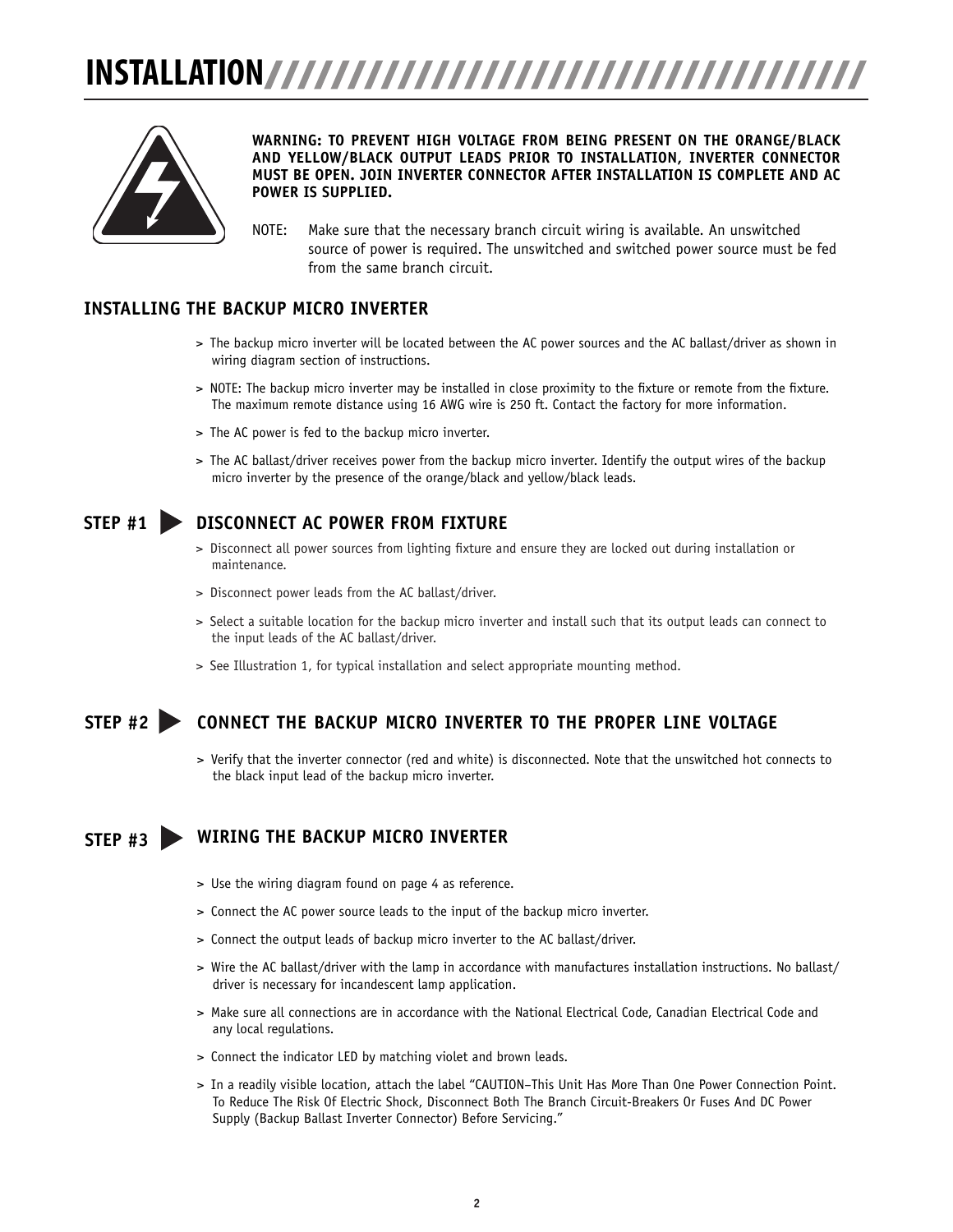# **INSTALLATION**

### **STEP #4 JOIN THE INVERTER CONNECTOR & APPLY POWER**

- > After installation is complete, apply AC power and join the inverter connector.
- > At this point, power should be connected to both the AC ballast and the backup micro inverter, and the Charging Indicator Light should illuminate indicating the battery is charging.
- > A short-term discharge test may be conducted after the backup micro inverter has been charging for 1 hour. Charge for 24 hours before conducting a long-term discharge test. **Refer to OPERATION.**



† The T-BAR mounting bracket assembly is sold separately and is available from the factory as an accessory kit (T-BAR-MB). Call your local distributor or the factory for complete information.



**Backup Micro Inverter No Shading – Equipment supplied by others**

- $(1)$  Flexible conduit (supplied) to connect ballast wires.
- 2 Existing conduit to run existing wires to lamp holder.
- $(3)$  AC line in.
- $\overline{4}$  Conduit and junction box (not supplied).